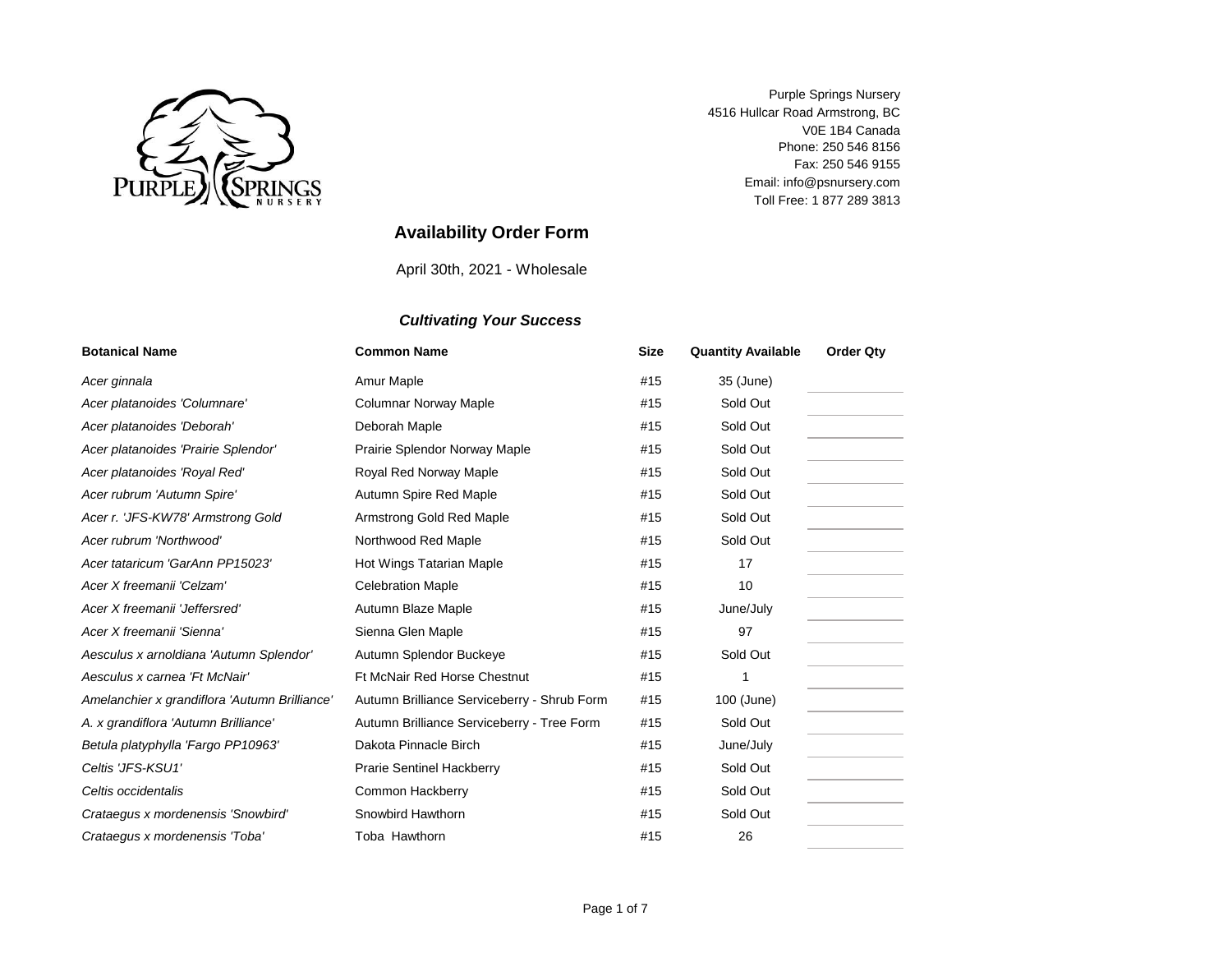| <b>Botanical Name</b><br><b>Common Name</b><br>Patmore Green Ash<br>Fraxinus pennsylvanica 'Patmore' |                                      | <b>Size</b>      | <b>Quantity Available</b> | <b>Order Qty</b> |
|------------------------------------------------------------------------------------------------------|--------------------------------------|------------------|---------------------------|------------------|
|                                                                                                      |                                      | #15              | 80                        |                  |
| Fraxinus pennsylvanica 'Rugby'                                                                       | Prairie Spire Ash                    |                  | 24                        |                  |
| Gleditsia triacanthos 'Harve'                                                                        | Northern Acclaim Honeylocust         | #15              | Sold Out                  |                  |
| Gleditsia triacanthos 'Suncole'                                                                      | Sunburst Honeylocust                 | #15              | June                      |                  |
| Juglans regia 'Carpathian'                                                                           | English Walnut                       | #15              | Sold Out                  |                  |
| Malus x 'Courageous'                                                                                 | Courageous Crabapple                 | #15              | Sold Out                  |                  |
| Malus domestica 'Honeycrisp'                                                                         | Honeycrisp Apple                     | #15              | 50 (June)                 |                  |
| Malus x 'Jeflite'                                                                                    | <b>Starlite Flowering Crabapple</b>  | #15              | Sold Out                  |                  |
| Malus x 'Spring Snow'                                                                                | Spring Snow Flowering Crabapple      | #15              | 100 (June)                |                  |
| Malus x 'Thunderchild'                                                                               | Thunderchild Flowering Crabapple     | #15              | Sold Out                  |                  |
| Malus x adstringens 'Durleo'                                                                         | <b>Gladiator Flowering Crabapple</b> | #15              | 28                        |                  |
| Physocarpus opulifolius 'Monlo'                                                                      | Diablo Ninebark                      | #15              | Sold Out                  |                  |
| Populus tremula 'Erecta'                                                                             | Swedish Columnar Aspen               | #15              | June                      |                  |
| Populus tremuloides                                                                                  | Trembling Aspen (tree Form)          | #15              | Sold Out                  |                  |
| Prunus evans                                                                                         | Evans Cherry                         | #15              | Sold Out                  |                  |
| Prunus nigra 'Princess Kay'                                                                          | Princess Kay Flowering Plum          | #15              | 25 (June)                 |                  |
| Prunus virginiana                                                                                    | Schubert Chokecherry                 | #15              | Sold Out                  |                  |
| Quercus macrocarpa                                                                                   | <b>Burr Oak</b>                      | #15              | 5                         |                  |
| Sorbus aucuparia 'Michred'                                                                           | Cardinal Royal Mountain Ash          | #15              | 26                        |                  |
| Sorbus decora                                                                                        | Showy Mountain Ash                   | #15              | 20 June/July              |                  |
| Syringa reticulata 'Ivory Silk'                                                                      | Ivory Silk Japanese Lilac            | #15              | June                      |                  |
| Tilia americana 'American Sentry'                                                                    | American Sentry Linden               | #15              | 2                         |                  |
| Tilia cordata 'Greenspire'                                                                           | Greenspire Littleleaf Linden         | #15              | 50                        |                  |
| Ulmus americana 'Brandon'                                                                            | <b>Brandon Elm</b>                   | #15              | Sold Out                  |                  |
| <b>Bylands Upright Elm</b>                                                                           | <b>Bylands Upright Elm</b>           | #15              | 14                        |                  |
| Ulmus americana 'Patmore'                                                                            | Patmore Elm                          | #15              | Sold Out                  |                  |
| Acer ginnala                                                                                         | Amur Maple                           | 50mm             | Sold Out                  |                  |
| Acer platanoides 'Deborah'                                                                           | Deborah Maple                        | 50mm             | 33                        |                  |
| Acer ginnala 'Ruby Slippers'<br>Ruby Slippers Maple                                                  |                                      | 50 <sub>mm</sub> | Sold Out                  |                  |
| Acer ginnala 'Ruby Slippers'                                                                         | Ruby Slippers Maple                  | 60mm             | Sold Out                  |                  |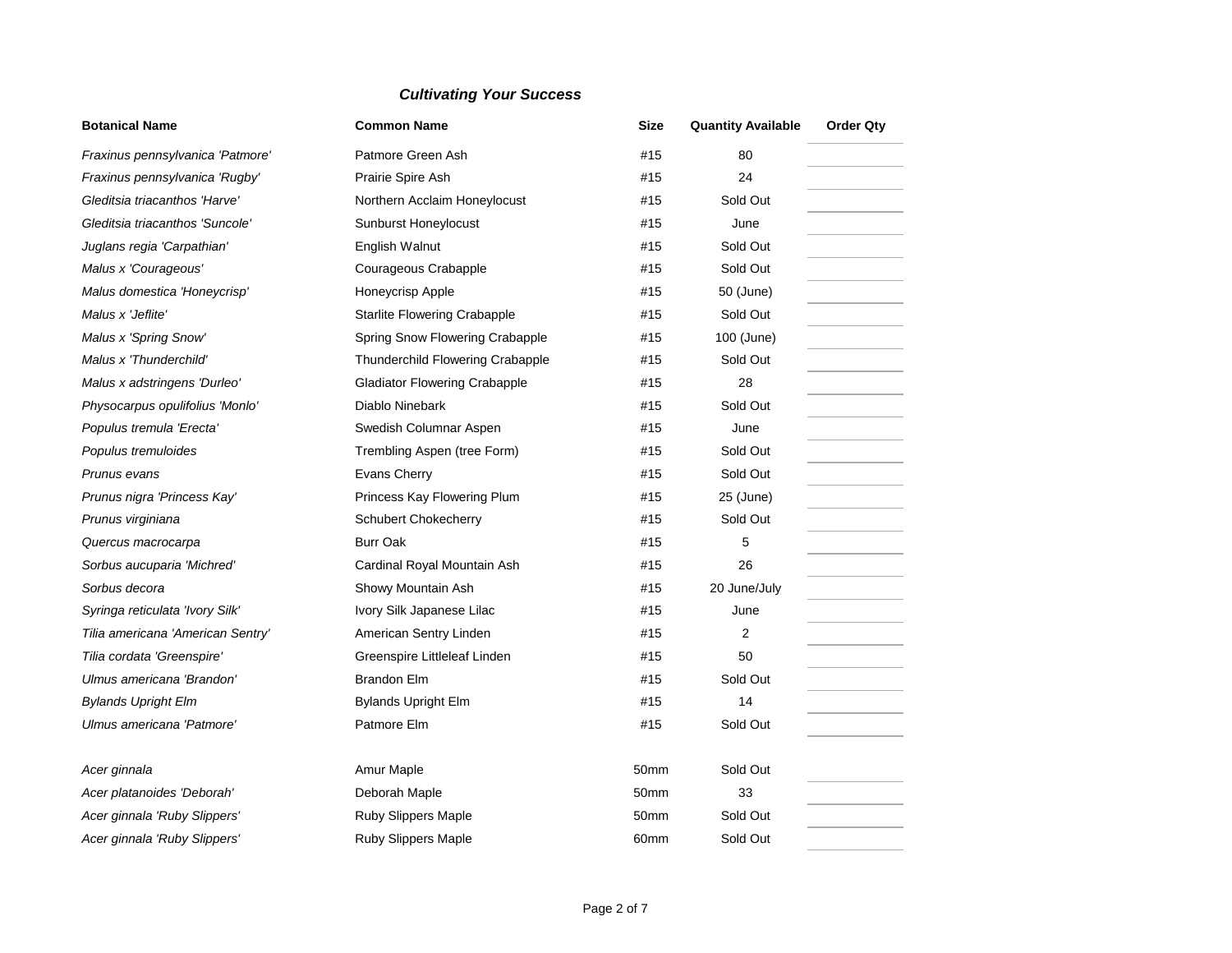| <b>Botanical Name</b>                   | <b>Common Name</b>            | <b>Size</b>      | <b>Quantity Available</b> | <b>Order Qty</b> |
|-----------------------------------------|-------------------------------|------------------|---------------------------|------------------|
| Acer platanoides 'Prairie Splendor'     | Prairie Splendor Norway Maple | 50mm             | Sold Out                  |                  |
| Acer platanoides 'Prairie Splendor'     | Prairie Splendor Norway Maple | 60mm             | Sold Out                  |                  |
| Acer tataricum 'GarAnn PP15023'         | Hot Wings Tatarian Maple      | 50mm             | Sold Out                  |                  |
| Acer X freemanii 'Celzam'               | <b>Celebration Maple</b>      | 50mm             | 9                         |                  |
| Acer X freemanii 'Jeffersred'           | Autumn Blaze Maple            | 50mm             | 100                       |                  |
| Acer X freemanii 'Jeffersred'           | Autumn Blaze Maple            | 60mm             | Sold Out                  |                  |
| Acer X freemanii 'Jeffersred'           | Autumn Blaze Maple            | 70mm             | Sold Out                  |                  |
| Acer X freemanii 'Jeffersred'           | Autumn Blaze Maple            | Oversize         | Sold Out                  |                  |
| Acer X freemanii 'Sienna'               | Sienna Glen Maple             | 50mm             | 86                        |                  |
| Acer X freemanii 'Sienna'               | Sienna Glen Maple             | 60 <sub>mm</sub> | 14                        |                  |
| Aesculus glabra                         | Ohio Buckeye                  | 50mm             | Sold Out                  |                  |
| Aesculus glabra                         | Ohio Buckeye                  | 60mm             | Sold Out                  |                  |
| Aesculus glabra                         | Ohio Buckeye                  | 70mm             | Sold Out                  |                  |
| Aesculus x arnoldiana 'Autumn Splendor' | Autumn Splendor Buckeye       | 50mm             | Sold Out                  |                  |
| Aesculus x arnoldiana 'Autumn Splendor' | Autumn Splendor Buckeye       | 60mm             | Sold Out                  |                  |
| Betula papyrifera 'Chickadee'           | Chickadee Birch               | 50mm             | Sold Out                  |                  |
| Betula papyrifera 'Chickadee'           | Chickadee Birch               | 60mm             | 2                         |                  |
| Betula papyrifera 'Chickadee'           | Chickadee Birch               | 70mm             | 5                         |                  |
| Betula papyrifera 'Varen'               | Prairie Dream Paper Birch     | 50mm             | Sold Out                  |                  |
| Betula papyrifera 'Varen'               | Prairie Dream Paper Birch     | 60mm             | Sold Out                  |                  |
| Betula papyrifera 'Varen'               | Prairie Dream Paper Birch     | 70mm             | 3                         |                  |
| Betula papyrifera 'Varen'               | Prairie Dream Paper Birch     | Oversize         | 4                         |                  |
| Betula platyphylla 'Fargo PP10963'      | Dakota Pinnacle Birch         | 50mm             | Sold Out                  |                  |
| Betula platyphylla 'Jefpark'            | Parkland Pillar Birch         | 50mm             | Sold Out                  |                  |
| Celtis occidentalis                     | Common Hackberry              | 50mm             | 19                        |                  |
| Crataegus x mordenensis 'Snowbird'      | Snowbird Hawthorn             | 50mm             | 114                       |                  |
| Crataegus x mordenensis 'Snowbird'      | Snowbird Hawthorn             | 60mm             | 112                       |                  |
| Crataegus x mordenensis 'Snowbird'      | Snowbird Hawthorn             | 70mm             | 100                       |                  |
| Crataegus x mordenensis 'Snowbird'      | Snowbird Hawthorn             | Oversize         | 111                       |                  |
| Crataegus x mordenensis 'Toba'          | Toba Hawthorn                 | 50mm             | Sold Out                  |                  |
| Crataegus x mordenensis 'Toba'          | Toba Hawthorn                 | 60mm             | Sold Out                  |                  |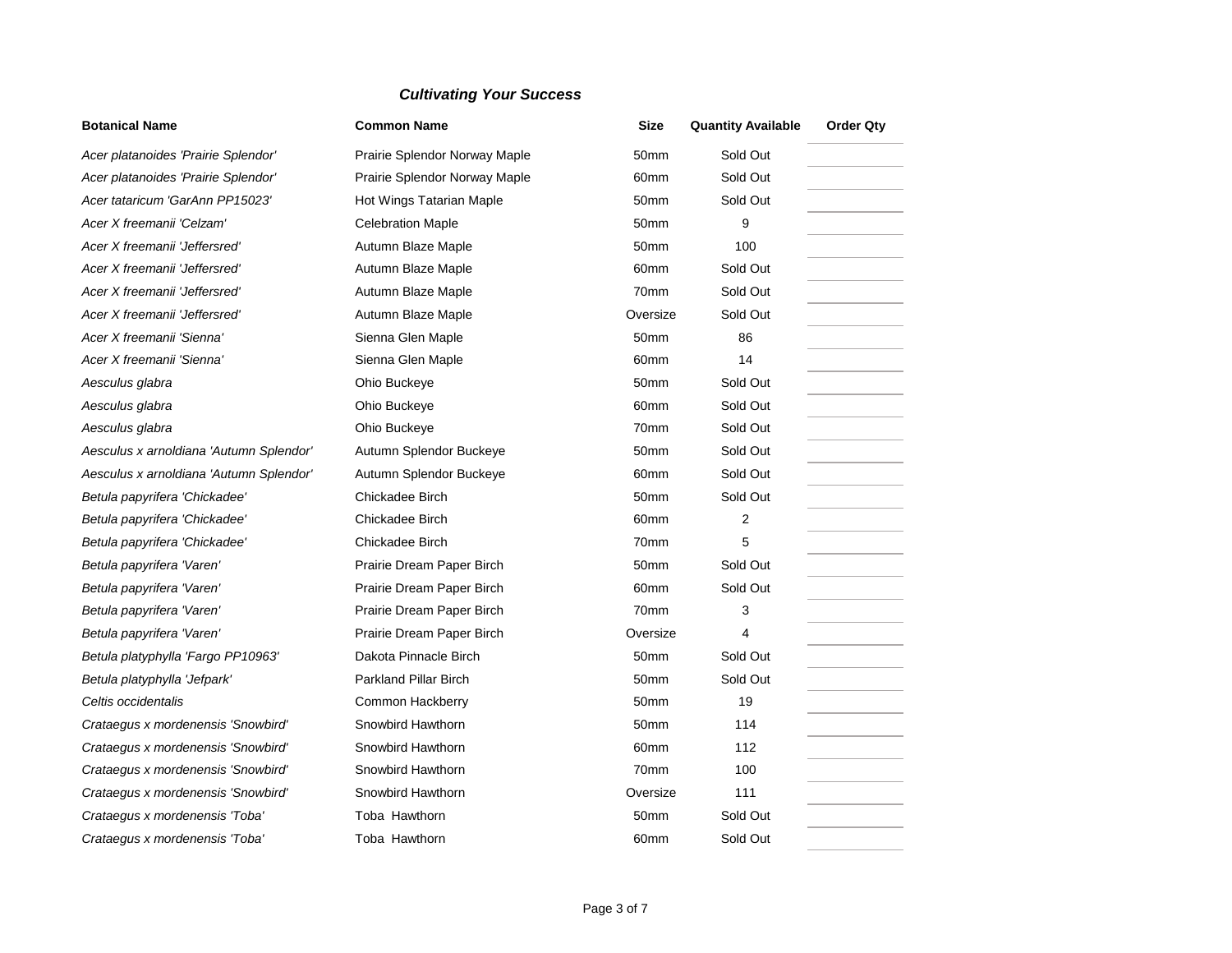#### **Botanical Name**

**Crataegus x mordenensis 'Toba' Crataegus x mordenensis 'Toba' Fraxinus pennsylvanica 'Patmore Fraxinus pennsylvanica 'Patmore Fraxinus pennsylvanica 'Patmore Fraxinus pennsylvanica 'Patmore Fraxinus pennsylvanica 'Rugby'** *Fraxinus pennsylvanica 'Rugby' Fraxinus pennsylvanica 'Rugby' Fraxinus pennsylvanica 'Rugby'* **Gleditsia triacanthos 'Harve'** *Gleditsia triacanthos 'Skycole'* **Juglans nigra** *Malus domestica 'Honeycrisp' Malus domestica 'Honeycrisp' Malus 'Royalty' Malus 'Royalty' Malus 'Royalty' Malus x adstringens 'Durleo' Malus x adstringens 'Durleo' Malus x adstringens 'Durleo'* **Malus x 'Courageous'** *Malus x 'Courageous' Malus x 'Courageous' Malus x 'Jeflite' Malus x 'Jeflite' Malus x 'Jeflite' Malus x 'Pink Spire' Malus x 'Spring Snow' Malus x 'Spring Snow' Malus x 'Thunderchild'* 

|    | <b>Common Name</b>                   | Size     | <b>Quantity Available</b> | <b>Order Qty</b> |
|----|--------------------------------------|----------|---------------------------|------------------|
| ı  | Toba Hawthorn                        | 70mm     | Sold Out                  |                  |
| ı  | Toba Hawthorn                        | Oversize | Sold Out                  |                  |
| e' | Patmore Green Ash                    | 50mm     | 17                        |                  |
| e' | Patmore Green Ash                    | 60mm     | 9                         |                  |
| e' | Patmore Green Ash                    | 70mm     | Sold Out                  |                  |
| e' | Patmore Green Ash                    | Oversize | Sold Out                  |                  |
|    | Prairie Spire Ash                    | 50mm     | 39                        |                  |
|    | Prairie Spire Ash                    | 60mm     | 25                        |                  |
|    | Prairie Spire Ash                    | 70mm     | 100                       |                  |
|    | Prairie Spire Ash                    | Oversize | $\boldsymbol{9}$          |                  |
|    | Northern Acclaim Honeylocust         | 50mm     | Sold Out                  |                  |
|    | Skyline Honeylocust                  | 50mm     | 22                        |                  |
|    | <b>Black Walnut</b>                  | 50mm     | 11                        |                  |
|    | Honeycrisp Apple                     | 50mm     | Sold Out                  |                  |
|    | Honeycrisp Apple                     | 60mm     | Sold Out                  |                  |
|    | Royalty Flowering Crabapple          | 50mm     | 19                        |                  |
|    | Royalty Flowering Crabapple          | 60mm     | Sold Out                  |                  |
|    | <b>Royalty Flowering Crabapple</b>   | 70mm     | Sold Out                  |                  |
|    | <b>Gladiator Flowering Crabapple</b> | 50mm     | 474                       |                  |
|    | <b>Gladiator Flowering Crabapple</b> | 60mm     | 50                        |                  |
|    | <b>Gladiator Flowering Crabapple</b> | 70mm     | 9                         |                  |
|    | Courageous Crabapple                 | 50mm     | 138                       |                  |
|    | Courageous Crabapple                 | 60mm     | 6                         |                  |
|    | Courageous Crabapple                 | Oversize | 37                        |                  |
|    | <b>Starlite Flowering Crabapple</b>  | 50mm     | 79                        |                  |
|    | <b>Starlite Flowering Crabapple</b>  | 60mm     | 99                        |                  |
|    | <b>Starlite Flowering Crabapple</b>  | 70mm     | 25                        |                  |
|    | Pink Spire Flowering Crabapple       | 50mm     | $50$ (June)               |                  |
|    | Spring Snow Flowering Crabapple      | 50mm     | 50 (June/July)            |                  |
|    | Spring Snow Flowering Crabapple      | 60mm     | Sold Out                  |                  |
|    | Thunderchild Flowering Crabapple     | 50mm     | 69                        |                  |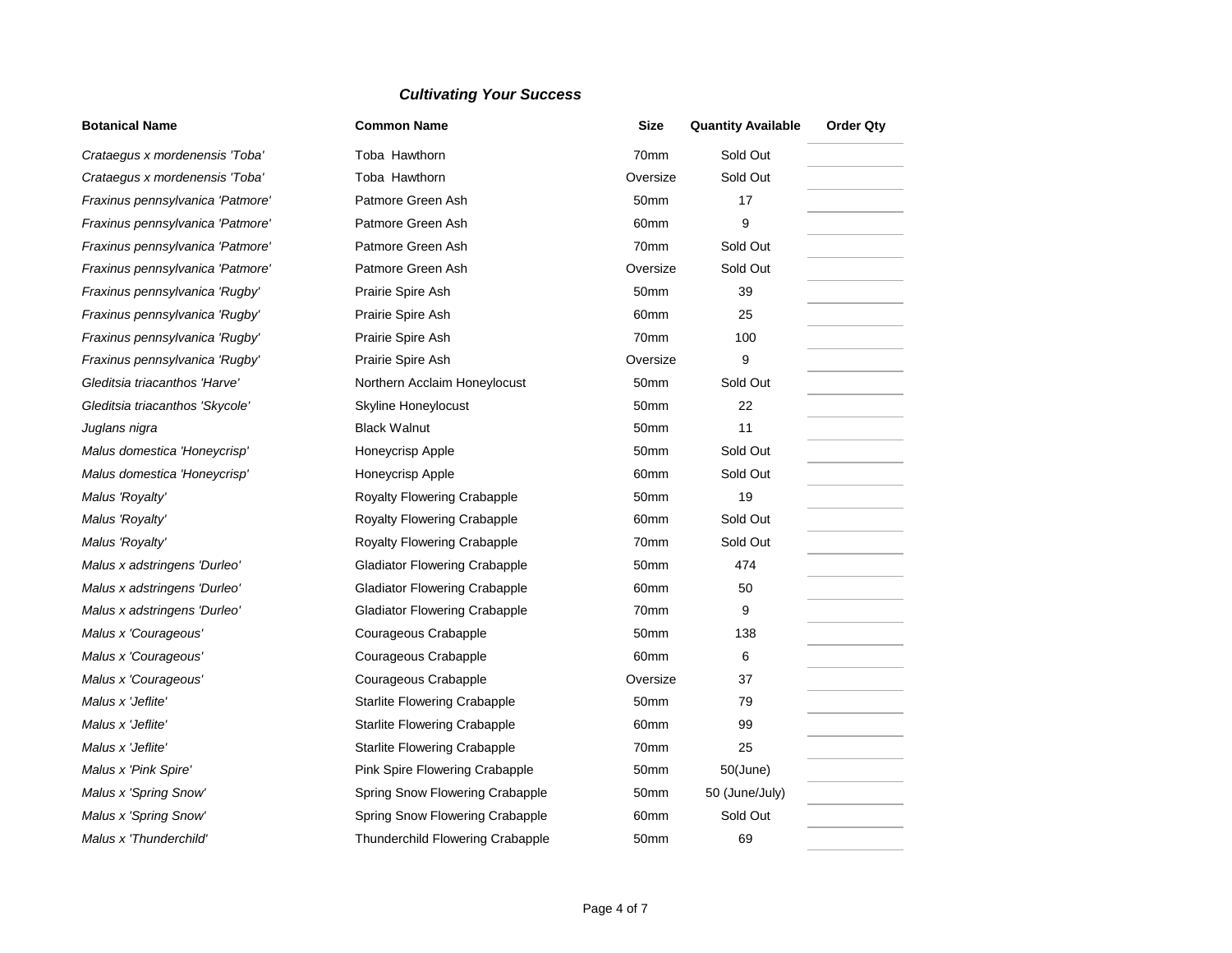| <b>Botanical Name</b>       | <b>Common Name</b>               | <b>Size</b> | <b>Quantity Available</b> | <b>Order Qty</b> |
|-----------------------------|----------------------------------|-------------|---------------------------|------------------|
| Malus x 'Thunderchild'      | Thunderchild Flowering Crabapple | 60mm        | Sold Out                  |                  |
| Picea glauca                | White Spruce                     | 200cm       | Sold Out                  |                  |
| Picea pungens               | Colorado Spruce                  | 200cm       | Sold Out                  |                  |
| Picea pungens               | Colorado Spruce                  | 250cm       | Sold Out                  |                  |
| Picea pungens               | Colorado Spruce                  | 300cm       | Sold Out                  |                  |
| Picea pungens 'Fastigiata'  | Columnar Colorado Blue Spruce    | 200cm       | Sold Out                  |                  |
| Pinus cembra                | <b>Swiss Stone Pine</b>          | 200cm       | Sold Out                  |                  |
| Pinus contorta              | Lodgepole Pine                   | 200cm       | Sold Out                  |                  |
| Pinus sylvestris            | <b>Scots Pine</b>                | 200cm       | Sold Out                  |                  |
| Populus tremula 'Erecta'    | Swedish Columnar Aspen           | 50mm        | Sold Out                  |                  |
| Populus tremula 'Erecta'    | Swedish Columnar Aspen           | 60mm        | Sold Out                  |                  |
| Populus tremula 'Erecta'    | Swedish Columnar Aspen           | 70mm        | Sold Out                  |                  |
| Populus tremula 'Erecta'    | Swedish Columnar Aspen           | Oversize    | 20                        |                  |
| Populus tremuloides         | Trembling Aspen (tree Form)      | 50mm        | June                      |                  |
| Populus tremuloides         | Trembling Aspen (tree Form)      | 60mm        | Sold Out                  |                  |
| Populus tremuloides         | Trembling Aspen (tree Form)      | 70mm        | Sold Out                  |                  |
| Populus tremuloides         | Trembling Aspen (tree Form)      | Oversize    | Sold Out                  |                  |
| Populus x 'Byland Green'    | <b>Byland Green Poplar</b>       | 50mm        | Sold Out                  |                  |
| Populus x 'Byland Green'    | <b>Byland Green Poplar</b>       | 60mm        | 7                         |                  |
| Populus x 'Byland Green'    | <b>Byland Green Poplar</b>       | 70mm        | 6                         |                  |
| Populus x 'Byland Green'    | <b>Byland Green Poplar</b>       | Oversize    | 9                         |                  |
| Prunus cerasifera 'Newport' | Newport Flowering Plum           | 50mm        | Sold Out                  |                  |
| Prunus cerasifera 'Newport' | Newport Flowering Plum           | 60mm        | Sold Out                  |                  |
| Prunus nigra 'Princess Kay' | Princess Kay Flowering Plum      | 50mm        | 20                        |                  |
| Prunus virginiana           | <b>Schubert Chokecherry</b>      | 50mm        | Sold Out                  |                  |
| Prunus virginiana           | Schubert Chokecherry             | 60mm        | Sold Out                  |                  |
| Prunus virginiana           | <b>Schubert Chokecherry</b>      | Oversize    | Sold Out                  |                  |
| Pyrus 'DurPSN303'           | Navigator Pear                   | 50mm        | Sold Out                  |                  |
| Quercus macrocarpa          | <b>Burr Oak</b>                  | 50mm        | June                      |                  |
| Quercus macrocarpa          | <b>Burr Oak</b>                  | 60mm        | Sold Out                  |                  |
| Quercus macrocarpa          | <b>Burr Oak</b>                  | 70mm        | $\overline{2}$            |                  |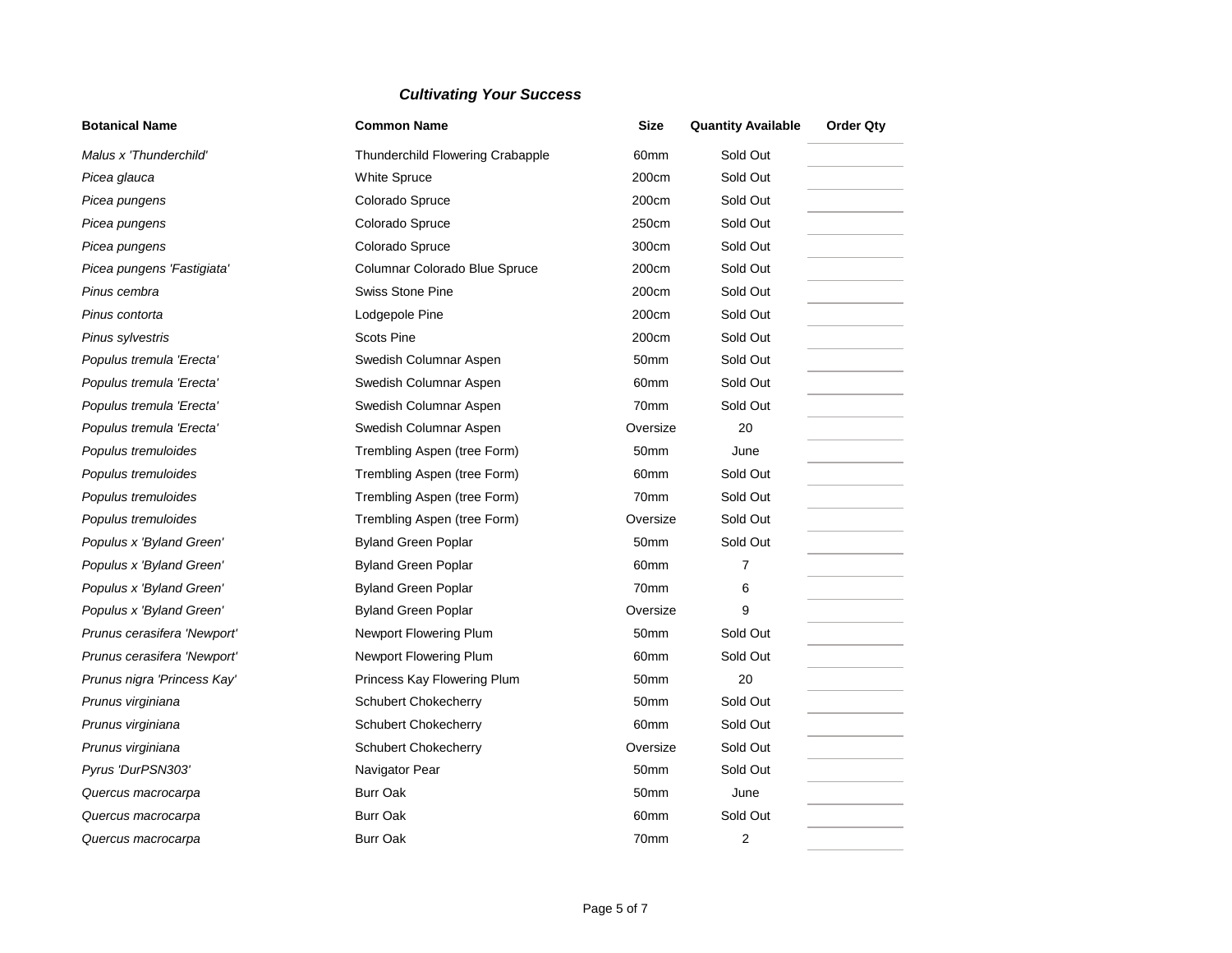| <b>Botanical Name</b><br><b>Common Name</b> |                              | <b>Size</b>      | <b>Quantity Available</b> | <b>Order Qty</b> |
|---------------------------------------------|------------------------------|------------------|---------------------------|------------------|
| Quercus macrocarpa                          | <b>Burr Oak</b>              | Oversize         | 3                         |                  |
| Quercus macrocarpa 'Top Gun'                | Top Gun Burr Oak             | 50 <sub>mm</sub> | Sold Out                  |                  |
| Quercus rubra                               | Northern Red Oak             | 50mm             | Sold Out                  |                  |
| Sorbus aucuparia 'Michred'                  | Cardinal Royal Mountain Ash  | 50mm             | 129                       |                  |
| Sorbus aucuparia 'Michred'                  | Cardinal Royal Mountain Ash  | 60mm             | 94                        |                  |
| Sorbus aucuparia 'Michred'                  | Cardinal Royal Mountain Ash  | 70mm             | 69                        |                  |
| Sorbus aucuparia 'Michred'                  | Cardinal Royal Mountain Ash  | Oversize         | Sold Out                  |                  |
| Sorbus aucuparia 'Rossica'                  | Russian Mountain Ash         | 50mm             | 100                       |                  |
| Sorbus aucuparia 'Rossica'                  | Russian Mountain Ash         | 60mm             | Sold Out                  |                  |
| Sorbus aucuparia 'Rossica'                  | Russian Mountain Ash         | 70mm             | 28                        |                  |
| Sorbus aucuparia 'Rossica'                  | Russian Mountain Ash         | Oversize         | 16                        |                  |
| Sorbus decora                               | Showy Mountain Ash           | 50mm             | 173                       |                  |
| Sorbus decora                               | Showy Mountain Ash           | 60mm             | 25                        |                  |
| Sorbus decora                               | Showy Mountain Ash           | 70mm             | 10                        |                  |
| Sorbus decora                               | Showy Mountain Ash           | Oversize         | Sold Out                  |                  |
| Syringa reticulata 'Ivory Pillar'           | Ivory Pillar Japanese Lilac  | 50mm             | Sold Out                  |                  |
| Syringa reticulata 'Ivory Pillar'           | Ivory Pillar Japanese Lilac  | 60mm             | Sold Out                  |                  |
| Syringa reticulata 'Ivory Silk'             | Ivory Silk Japanese Lilac    | 50mm             | Sold Out                  |                  |
| Syringa reticulata 'Ivory Silk'             | Ivory Silk Japanese Lilac    | 60mm             | Sold Out                  |                  |
| Syringa reticulata 'Snow Cap'               | Snow Cap Lilac               | 50mm             | 27                        |                  |
| Syringa reticulata 'Summer Storm'           | Summer Storm Lilac           | 50mm             | 23                        |                  |
| Tilia americana 'American Sentry'           | American Sentry Linden       | 50mm             | June/July                 |                  |
| Tilia americana euchlora 'Redmond'          | <b>Redmond Linden</b>        | 50mm             | Sold Out                  |                  |
| Tilia cordata 'Corinthian"                  | Corinthian Linden            | 50mm             | Sold Out                  |                  |
| Tilia cordata 'Greenspire'                  | Greenspire Littleleaf Linden | 50mm             | Sold Out                  |                  |
| Tilia cordata 'Greenspire'                  | Greenspire Littleleaf Linden | 60mm             | Sold Out                  |                  |
| Tilia cordata 'Greenspire'                  | Greenspire Littleleaf Linden | 70mm             | Sold Out                  |                  |
| Tilia flavescens                            | Dropmore Linden              | 50mm             | Sold Out                  |                  |
| Tilia flavescens                            | Dropmore Linden              | 60mm             | Sold Out                  |                  |
| Tilia flavescens                            | Dropmore Linden              | 70mm             | Sold Out                  |                  |
| Tilia flavescens                            | Dropmore Linden              | Oversize         | 3                         |                  |